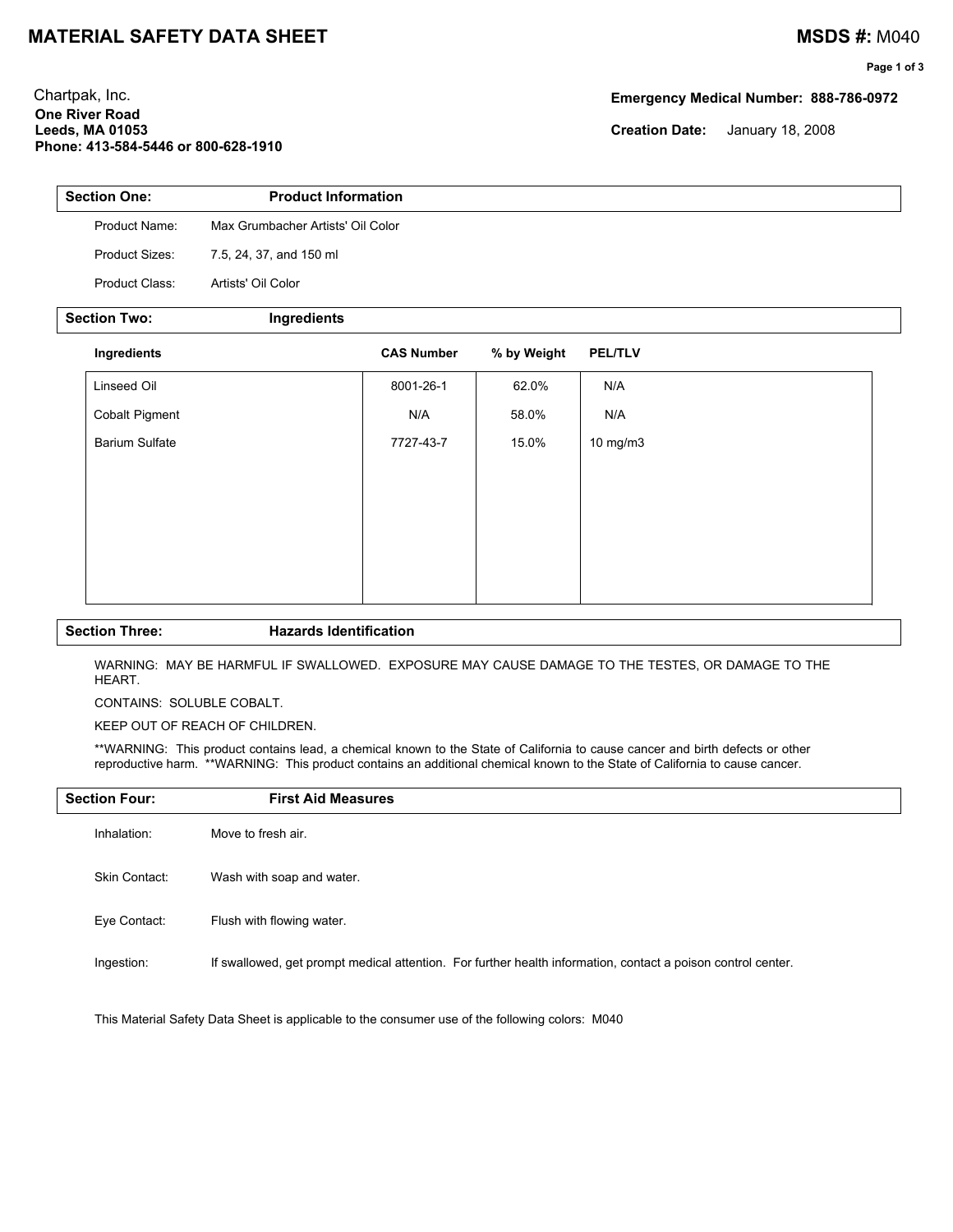# **MATERIAL SAFETY DATA SHEET MATERIAL SAFETY DATA SHEET**

Page 2 of 3

| <b>Section Five:</b>                   | <b>Fire Fighting Measures</b>        |                         |
|----------------------------------------|--------------------------------------|-------------------------|
| Flash Point:                           | Not flammable                        |                         |
| Flammability Limits (% by volume):     | Not explosive<br>Lower:              | Not explosive<br>Upper: |
| <b>Extinguishing Media:</b>            | As appropriate for surrounding area. |                         |
| Special Fire Fighting Measures:        | No special fire fighting procedures. |                         |
|                                        |                                      |                         |
| Unusual Fire and Explosion<br>Hazards: | Not combustible                      |                         |

| <br>ser<br>тілп<br>. גור | Accidents<br>Measures<br>Release<br>.<br>. |
|--------------------------|--------------------------------------------|
|                          |                                            |

No special spill procedures required

(Gloves, Goggles, Etc.):

| <b>Section Seven:</b>                                                  |  | <b>Handling and Storage</b>                      |
|------------------------------------------------------------------------|--|--------------------------------------------------|
| Handling:                                                              |  | When using, do not eat, drink, or smoke.         |
| Storage:                                                               |  | KEEP OUT OF REACH OF CHILDREN.                   |
| <b>Section Eight:</b>                                                  |  | <b>Exposure Controls and Personal Protection</b> |
| Respiratory Protection and<br><b>Special Ventilation Requirements:</b> |  | None required                                    |
| <b>Other Protective Equipment</b>                                      |  | None                                             |

Work/Hygiene Practices: PRECAUTIONS: Wash hands immediately after use. When using, do not eat, drink, or smoke. KEEP OUT OF REACH OF CHILDREN.

| <b>Section Nine:</b>                  | <b>Physical and Chemical Properties</b> |                                                         |
|---------------------------------------|-----------------------------------------|---------------------------------------------------------|
| <b>Boiling Point:</b>                 | Not determined                          | Melting Point:<br>Not determined                        |
| Vapor Pressure:                       | Not determined                          | Specific Gravity:<br>Not determined                     |
| Specific Vapor Density ( $AIR = 1$ ): | Not determined                          | Evaporation Rate (Butyl Acetate = 1):<br>Not determined |
| Solubility in Water:                  | Not determined                          | Reactivity in Water:<br>Non-reactive                    |
| Appearance and Odor:                  | Colored paints; oily odor               |                                                         |

| <b>Section Ten:</b>       | <b>Stability and Reactivity</b> |  |
|---------------------------|---------------------------------|--|
| Stability:                | Stable                          |  |
| Conditions to Avoid:      | Excessive heat                  |  |
| Chemical Incompatibility: | None known                      |  |
| Hazardous Decomposition:  | None known                      |  |
| Hazardous Polymerization: | Will not occur                  |  |